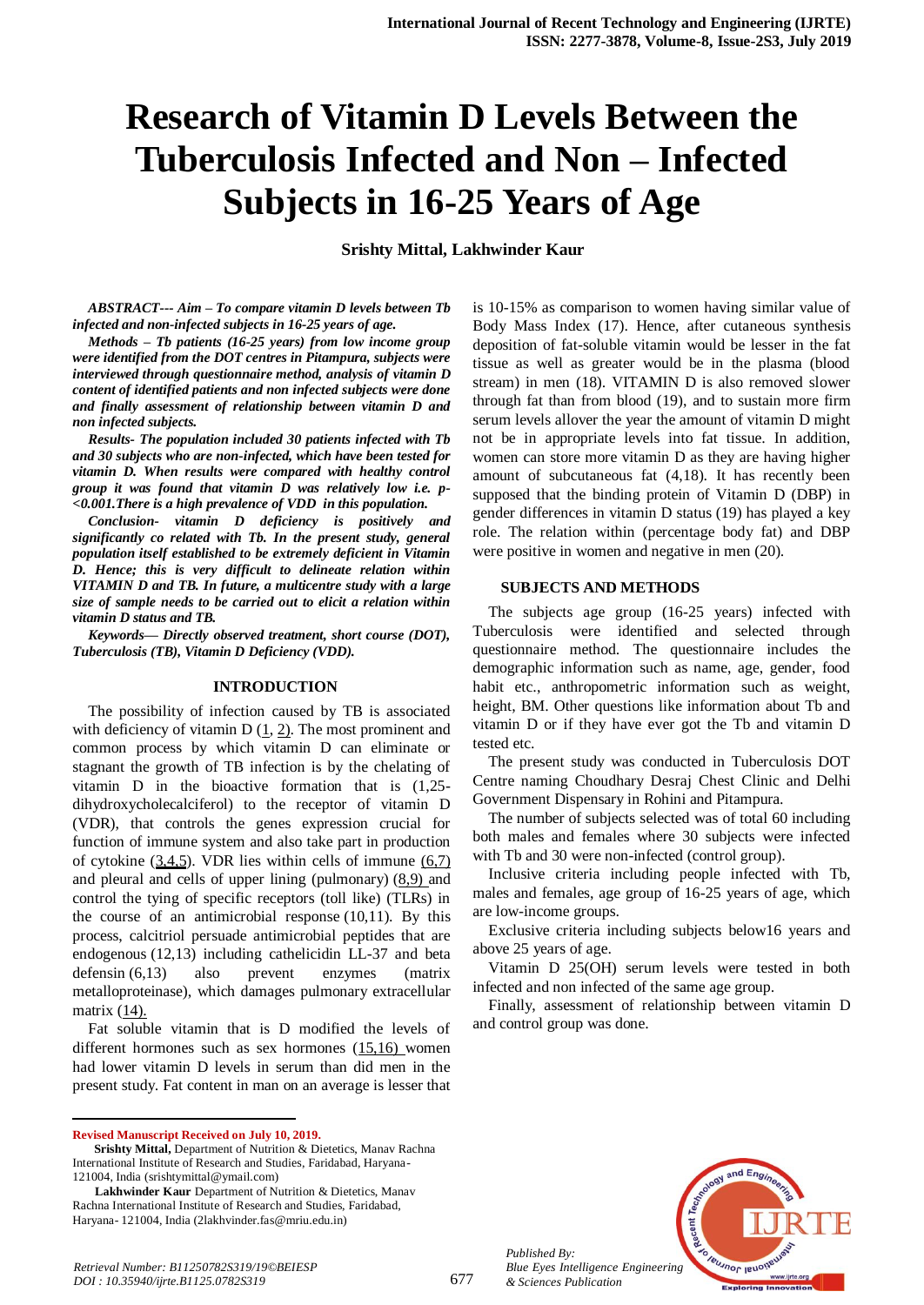### **RESEARCH OF VITAMIN D LEVELS BETWEEN THE TUBERCULOSIS INFECTED AND NON – INFECTED SUBJECTS IN 16-25 YEARS OF AGE**

|                 | Group   | N  | <b>Mean</b> | Std.<br><b>Deviation</b> | t-value | p-value |
|-----------------|---------|----|-------------|--------------------------|---------|---------|
| <b>WEIGHT</b>   | Group 1 | 30 | 47.60       | 7.70                     | 2.889   | 0.005   |
|                 | Group 2 | 30 | 52.86       | 6.19                     |         |         |
| <b>BMI</b>      | Group 1 | 30 | 19.16       | 2.56                     | 0.51    | 0.612   |
|                 | Group 2 | 30 | 19.46       | 1.74                     |         |         |
| <b>VITAMIND</b> | Group 1 | 30 | 9.94        | 3.18                     | 13.258  | < 0.001 |
|                 | Group 2 | 30 | 29.07       | 7.21                     |         |         |

#### **STATISTICAL ANALYSIS**

**Table1.1 Comparison of Anthropometric Parameters and Vitamin D status among groups** 

The above1.1 shows Anthropometric Parameters and Vitamin D status within infected and non-infected population. Weight found to be significant i.e. p-0.005 among group 1 and group 2. It shows that mean weight of infected group is less then non-infected group. BMI found to be non significant among infected and noninfected group. Vitamin D found to be significant i.e. pless then 0.02 among group 1 and group 2.

# **Figure1.1Comparison of mean values in two groups on the basis of weight**



**Figure1.2 Comparison of mean values in two groups on the basis of BMI**



**Figure1.3Comparison of mean values in two groups on the basis of Vitamin D**



### **Table 1.2 Correlation between the variables**

|                |       | <b>VITAMIN</b> | <b>BMI</b> | WEIGHT  |
|----------------|-------|----------------|------------|---------|
|                |       |                |            |         |
| <b>VITAMIN</b> | P     |                | 0.313      | < 0.001 |
|                | value |                |            |         |
| <b>BMI</b>     |       | 0.313          |            | < 0.001 |
|                | value |                |            |         |
| <b>WEIGHT</b>  | P     | < 0.001        | < 0.001    |         |
|                | value |                |            |         |

The above table1.2 shows that Vitamin D was significantly correlated with weight (p value<0.001) also non significant with Body Mass Index (p value- 0.313). Weight was positively and significantly correlated with BMI (p<value 0.001).

## **DISCUSSIONS & RESULTS**

The association between Tb and deficiency of fatsoluble vitamin D is significant because p value is <0.001. For Tb vitamin D is a predisposing factor rather than a concern. Reduced plasma concentration of calciferol has been found in TB subjects as compared to



*Published By:*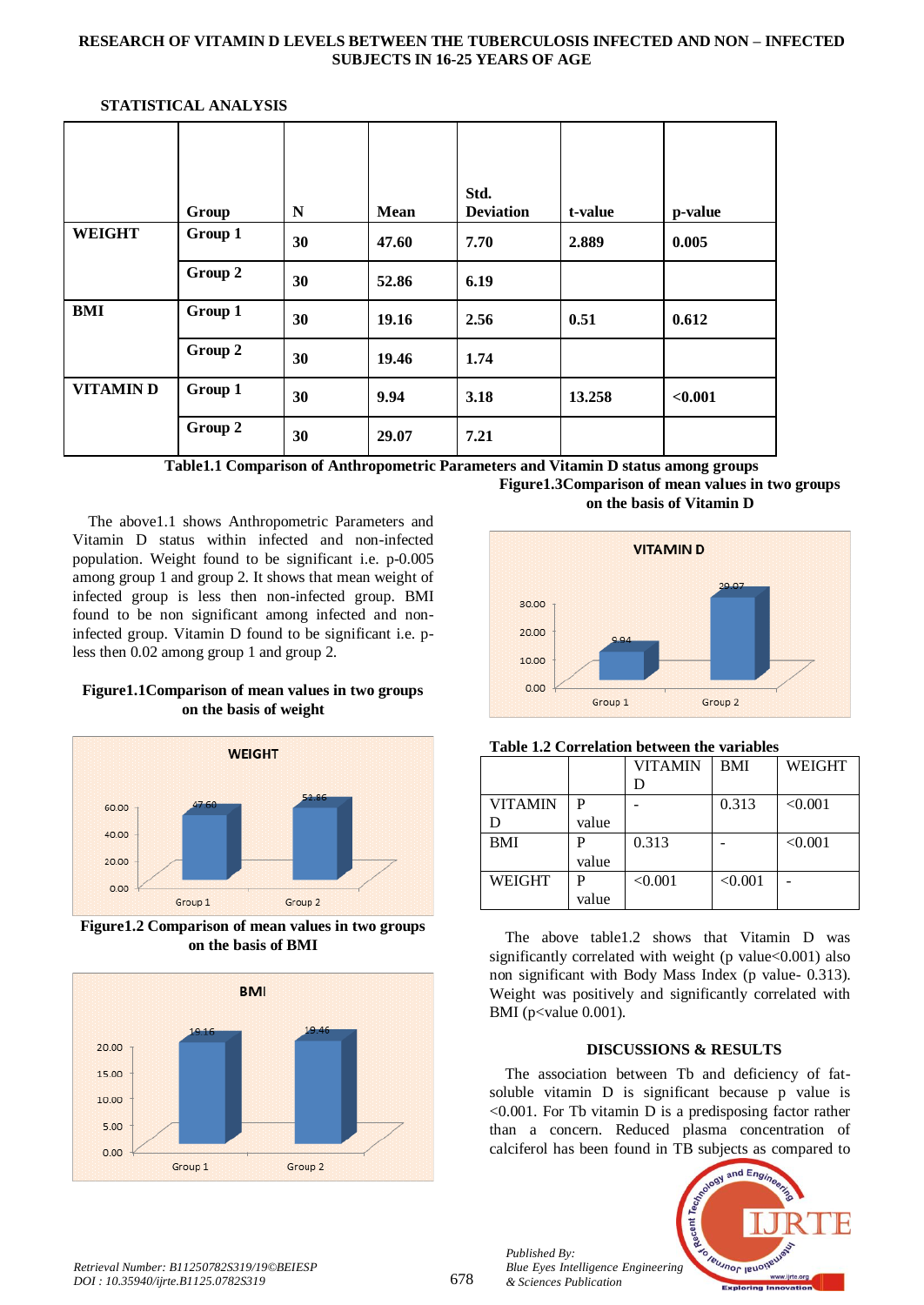non-infected subjects. According to the results obtained after analysis it was showed that calciferol levels were below the normal range in both the cases but tuberculosis infected subjects had extremely lesser amount vitamin D levels.

Vitamin D is positively as well as significantly related with weight and non-significant with the BMI. There is a remarkable decrease in levels of vitamin D with increase in BMI. Individuals having high BMI usually have high levels of adipose tissue, that act as a loch for vitamin D (lipid soluble), and vitamin D liberation from the adipose tissue is very low. Therefore, exceeding desirable amount of body fat caused increased sequestration and low accessibility of vitamin D.

The mean weight of an infected group is less then the non-infected group i.e. 47.60 and 52.86 respectively. Treatment failure results in weight loss and moderate and severe malnutrition is a risk factor linked with early mortality during Tb treatment in low-income groups.

Lowe BMI is significantly associated with Tb infection and large amount of adipose tissue negatively impacts the host defence and immune system Low BMI alters the immune system ad increase the susceptibility to Tb infection. The prevalence of Tb infection is higher in underweight patients than obese people.

There is a positive link of vitamin D deficiency as well as Tb because p value <0.001. Reduced calciferol levels were resulted in patients with Tb compared with noninfected subjects. Vitamin D established to be lesser in both infected and non-infected group but more little in infected group when compared with healthy group.

Vitamin D is significantly related with weight and non significant with the BMI. There is a remarkable decline in vitamin D levels with increase in BMI. People with higher BMI usually have higher adipose tissue level, which behave as storage for lipid soluble vitamin D, and release of vitamin D from the fat tissue is extremely low. Therefore, large amount of body fat results in the elevated segregation and shortage of calciferol.

In the present study, general population itself was highly deficient in vitamin D. Hence; it's difficult to delineate a link between TB and vitamin D. In future, a multicentre study with relatively greater sample size needs to be carried out to elicit a link within TB as well as calciferol levels.

## **CONCLUSION**

The study concluded that level of vitamin D is linked with growth of tuberculosis bacteria in human body. Treatment of vitamin D deficiency can help faster recovery of patient if the other medication of Tb is administered by patient time to time also the higher value of BMI which in turn increase the fat tissue in the body can alter the recovery process in a negative side because of some chemical properties of vitamin and fat tissue, Therefore, It has also been concluded from the that weight management can also trigger the process of recovery in Tb patient.

## **REFRENCES**

- Holick M.F. High prevalence of vitamin D inadequacy and implications for health. Mayo Clin Proc. 2006;81(3):353– 373.
- 2. Wilkinson R.J., Llewelyn M., Toossi Z., Patel P., Pasvol G., Lalvani A. Influence of vitamin D deficiency and vitamin D receptor polymorphisms on tuberculosis among Gujarati Asians in west London: a case-control study. Lancet. 2000;355(9204):618–621.[
- 3. Lemire J.M. Immunomodulatory role of 1,25 dihydroxyvitamin D3. J Cell Biochem. 1992;49(1):26–31.
- 4. Reichel H., Koeffler H.P., Tobler A., Norman A.W. 1 alpha, 25-Dihydroxyvitamin D3 inhibits gamma-interferon synthesis by normal human peripheral blood lymphocytes. ProcNatlAcadSci U S A. 1987;84(10):3385– 3389
- 5. Rachez C., Freedman L.P. Mechanisms of gene regulation by vitamin D(3) receptor: a network of coactivator interactions. Gene. 2000;246(1–2):9–21.
- 6. Bhalla A.K., Amento E.P., Clemens T.L., Holick M.F., Krane S.M. Specific high-affinity receptors for 1,25 dihydroxyvitamin D3 in human peripheral blood mononuclear cells: presence in monocytes and induction in T lymphocytes following activation. J ClinEndocrinolMetab. 1983;57(6):1308–1310
- Stumpf W.E., Sar M., Reid F.A., Tanaka Y., DeLuca H.F. Target cells for 1,25-dihydroxyvitamin D3 in intestinal tract, stomach, kidney, skin, pituitary, and parathyroid. Science. 1979;206(4423):1188–1190
- 8. Yim S., Dhawan P., Ragunath C., Christakos S., Diamond G. Induction of cathelicidin in normal and CF bronchial epithelial cells by 1,25-dihydroxyvitamin D(3) J Cyst Fibros. 2007;6(6):403–410. ]
- 9. Hansdottir S., Monick M.M., Hinde S.L., Lovan N., Look D.C., Hunninghake G.W. Respiratory epithelial cells convert inactive vitamin D to its active form: potential effects on host defense. J Immunol. 2008;181(10):7090– 7099.
- 10. Liu P.T., Stenger S., Li H., Wenzel L., Tan B.H., Krutzik S.R. Toll-like receptor triggering of a vitamin D-mediated human antimicrobial response. Science. 2006;311(5768):1770–1773.
- 11. Liu P.T., Schenk M., Walker V.P., Dempsey P.W., Kanchanapoomi M., Wheelwright M. Convergence of IL-1beta and VDR activation pathways in human TLR2/1 induced antimicrobial responses. PLoS One. 2009;4(6) e5810.
- 12. Martineau A.R., Wilkinson K.A., Newton S.M., Floto R.A., Norman A.W., Skolimowska K. IFN-gamma- and TNF-independent vitamin D-inducible human suppression of mycobacteria: the role of cathelicidin LL-37. J Immunol. 2007;178(11):7190–7198.
- 13. Wang T.T., Nestel F.P., Bourdeau V., Nagai Y., Wang Q., Liao J. Cutting edge: 1,25-dihydroxyvitamin D3 is a direct inducer of antimicrobial peptide gene expression. J Immunol. 2004;173(5):2909–2912.
- 14. Coussens A., Timms P.M., Boucher B.J., Venton T.R., Ashcroft A.T., Skolimowska K.H. 1alpha,25 dihydroxyvitamin D3 inhibits matrix metalloproteinases induced by Mycobacterium tuberculosis infection. Immunology. 2009;127(4):539–548.
- 15. Reinehr T, de SG, Alexy U, Kersting M, Andler W. Vitamin D status and parathyroid hormone in obese children before and after weight loss. *Eur* J *Endocrinol*. 2007;157:225–232. doi: 10.1530/EJE-07-0188



*Published By:*